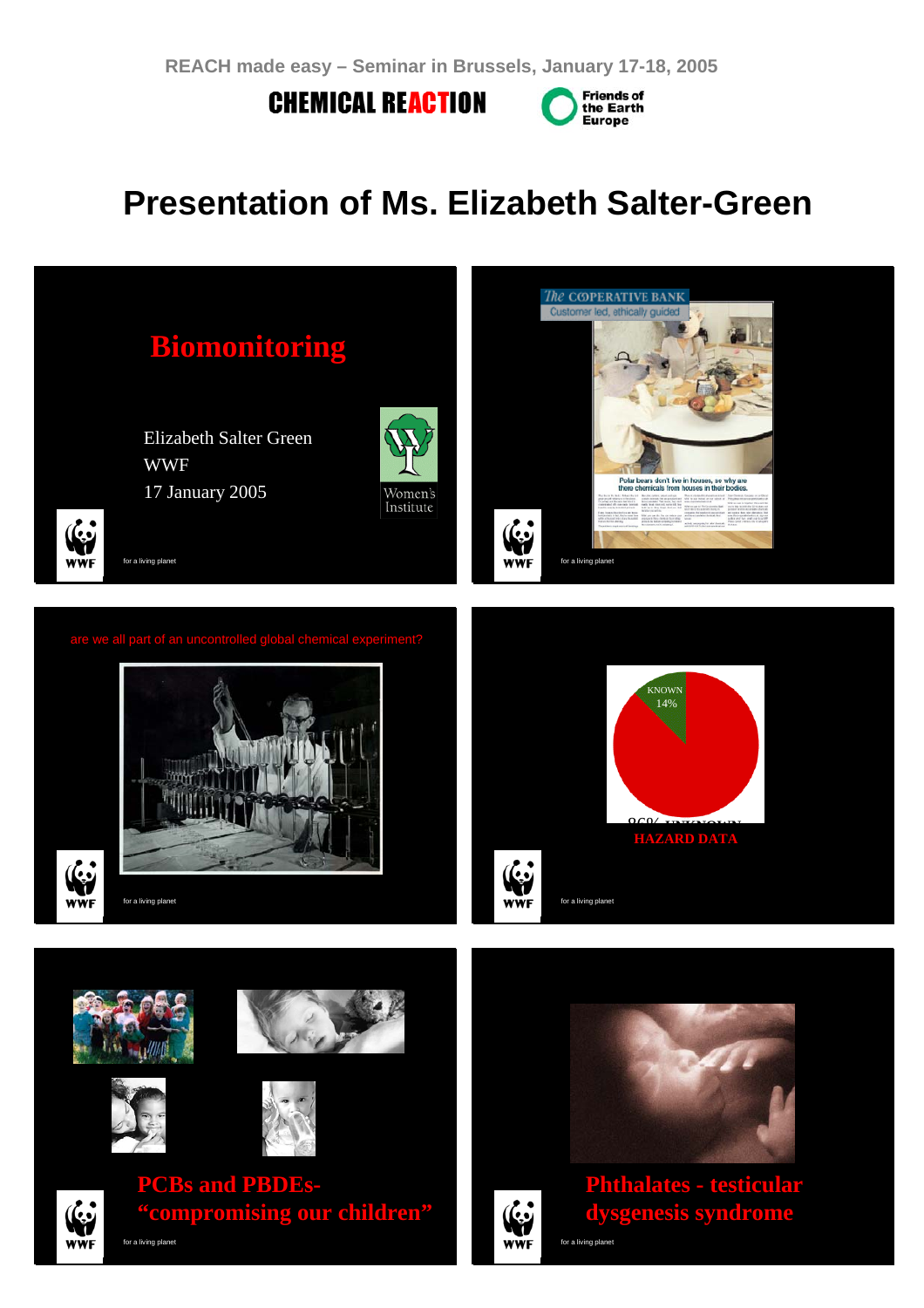## **Findings**

- **90% of the 78 chemicals tested for were found**
- **every person is contaminated by chemicals from each group: OPs, PCBs and PBDEs**
- **highest number of chemicals found in any one person was 49, median was 27, minimum was 9**
- **widespread contamination with the deca-BDE brominated flame retardant**
- **older people have higher loading of some chemicals**
- **mothers have lower loading of some chemicals – why?**

for a living planet

## **Family blood test results 1**

- 7 families, 33 people aged from 9 to 88
- 104 chemicals, 6 groups: BFRs, OCPs, PCBs, PFOS/PFOA, phthalates, musks
- Highest number found in one person was 62, highest in a child was 56
- found 80, 75 in children and parents, 56 in grandmothers
- Every child tested had at least one chemical in higher concentrations than their parents AND grandmothers, especially true with certain newer chemicals such as PBDEs (flame retardants) and PFCs ("nonstick" chemicals)
- children were the most contaminated generation with PBDEs (i.e. they had the highest median of any generation) children had 16 PBDEs and grandmothers had just 5



for a living planet

#### **Family blood test results 2**

- Deca-BDE, a flame retardant used in plastic housings for electrical appliances (TVs, VCRs and computers) is found in several people in this study who admit to playing on computer game consoles or watching TV for up to 4
- The **phthalate DEHP**, used in numerous plastic products, PVC flooring and food packaging, was found in 79 per cent of the family members tested • **Organochlorine pesticides** and **PCBs**, which are known to be found in
- elevated levels in dietary items such as oily fish, are found at higher levels in<br>family members whose lifestyle questionnaires reveal that they eat these kinds<br>of foods more regularly than members of their family who have • **Perfluorinated chemicals** are used in the manufacture of and in numerous
- products such as non-stick pans, stain resistant coatings for carpets and<br>furniture and water repellent treatments for clothing and footwear. 82% of the<br>family members tested had one or more of these chemicals in their blo



for a living planet

#### **WHO**

"exposure, particularly prenatal exposure, to certain endocrine disrupting chemicals can have adverse effects on neurological development… and behaviour"

""99% of chemicals on the

market by volume are inadequately



**RCEP** 

"Given our understanding of the way chemicals interact with the environment, you could say we are running a gigantic experiment with humans and all other living things as the subject. We think that's unacceptable. We just do not know enough [about the effects of chemicals] and we've made little attempt to find out. We need a more precautionary approach."

Sir Tom Blundell, June 2003 Chairman, Royal Commission on Environmental Pollution.

for a living planet

DG Environment, European Commission

for a living planet

regulated."